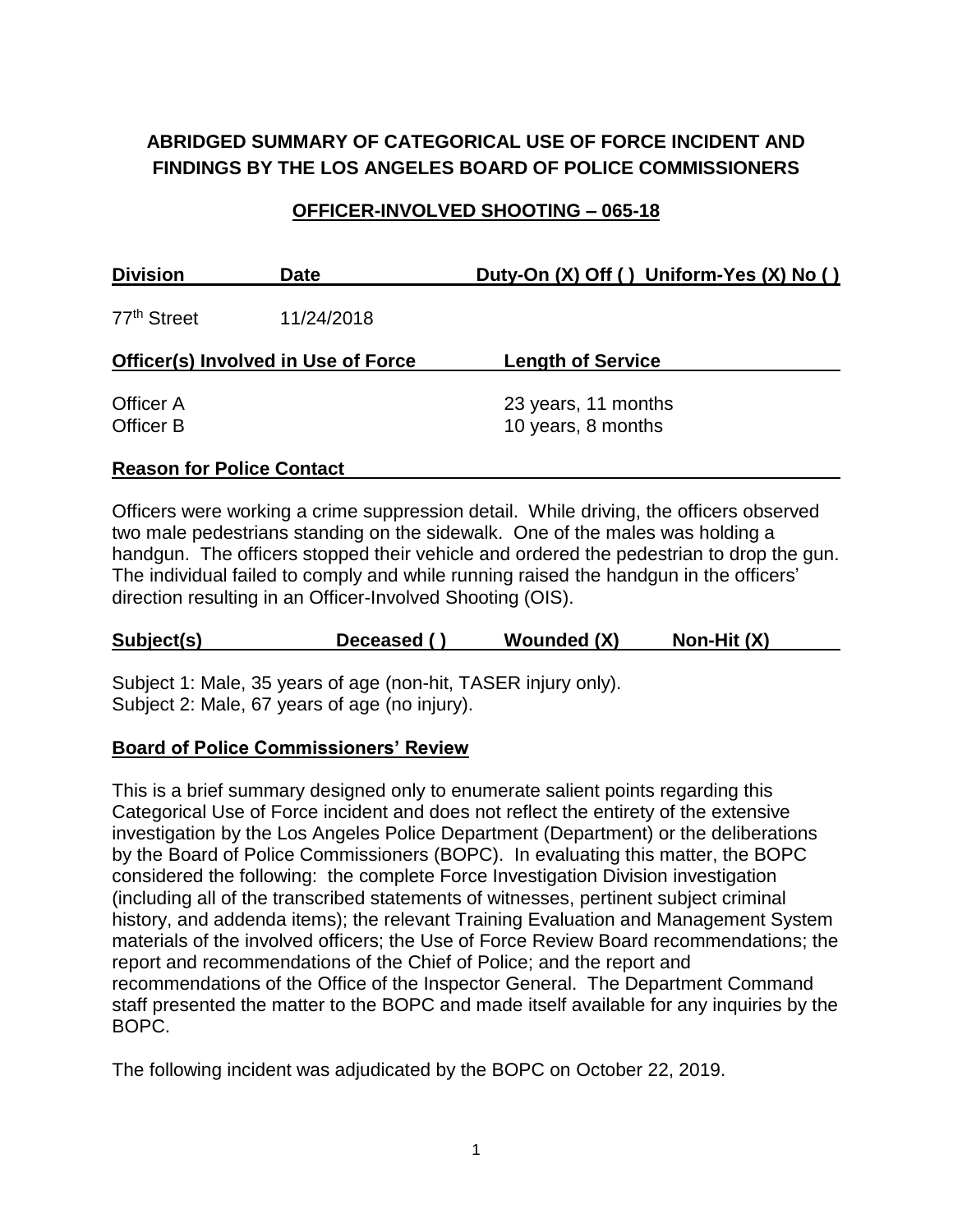#### **Incident Summary**

Police Officers A and B were conducting crime suppression. Officer A was the driver of an unmarked Sport Utility Vehicle (SUV). Officers A and B had been partners for approximately nine months. The officers routinely discussed tactical situations, contact and cover roles, lethal and less-lethal policies, communications, foot pursuits, vehicle pursuits, pedestrian stops, and consensual encounters.

While on patrol, both officers independently observed two males, identified as Subject 1, 35 years of age, wearing a white T-shirt, and Subject 2, 67 years of age, wearing a black tank top shirt. The two males were standing shoulder to shoulder on the sidewalk. According to the officers, the street was dark with low light conditions.

Officer B turned on his/her flashlight, aimed the light out the passenger side window and illuminated Subjects 1 and 2. According to both officers they independently observed Subject 1 holding a handgun down alongside his leg. Subject 2 had both hands behind his back.

According to Officer B, when he/she observed Subject 1 holding the handgun, he/she immediately yelled to his/her partner, "Gun. He's got a gun!" Officer A heard his/her partner yell, "gun", but he/she had also observed Subject 1 with the handgun. Officer A reacted by stopping their vehicle in the middle of the roadway. According to Officer A, this was done to prevent driving past the Subjects, exposing their backs to Subject 1 and making them vulnerable to an ambush. When their vehicle came to a stop, the officers immediately exited their respective doors.

Officer A's BWV depicted him/her exiting the police vehicle with his/her pistol drawn and then aiming it at Subject 1. Officer A initially took a position of cover next to the driver's side engine block and used the light attached to his/her service pistol to illuminate Subject 1. Subject 1 began running on the sidewalk. When Subject 1 runs alongside a Range Rover, he was momentarily out of camera view. The BWV depicted Officer A holding his/her pistol in a two-handed on-target position as he/she moved in the middle of the roadway. Officer A continued to use the light attached to his/her pistol to illuminate Subject 1 as Subject 1 ran alongside the parked Range Rover. As Subject 1 reached the front passenger quarter panel of the Range Rover, Officer A fired one round at Subject 1 from an approximately level position and an approximate distance of 23 feet. Subject 1 was not struck by the gunfire as the bullet struck the driver's side hood area of the Range Rover. Subject 1 continued running on the sidewalk, with Officer A following on the roadway.

Officer B's BWV depicted him/her using his/her flashlight to illuminate Subject 1 and Subject 2. He/she then unholstered his/her pistol, exited the vehicle and used the door for cover. According to Officer B, he/she immediately heard the distinct sound of a metal object striking the pavement in the area near Subject 1 and Subject 2's feet. Officer B ordered Subject 1 to drop the gun. Subject 1 ignored those commands, turned to his right and began walking. He then immediately transitioned to running on the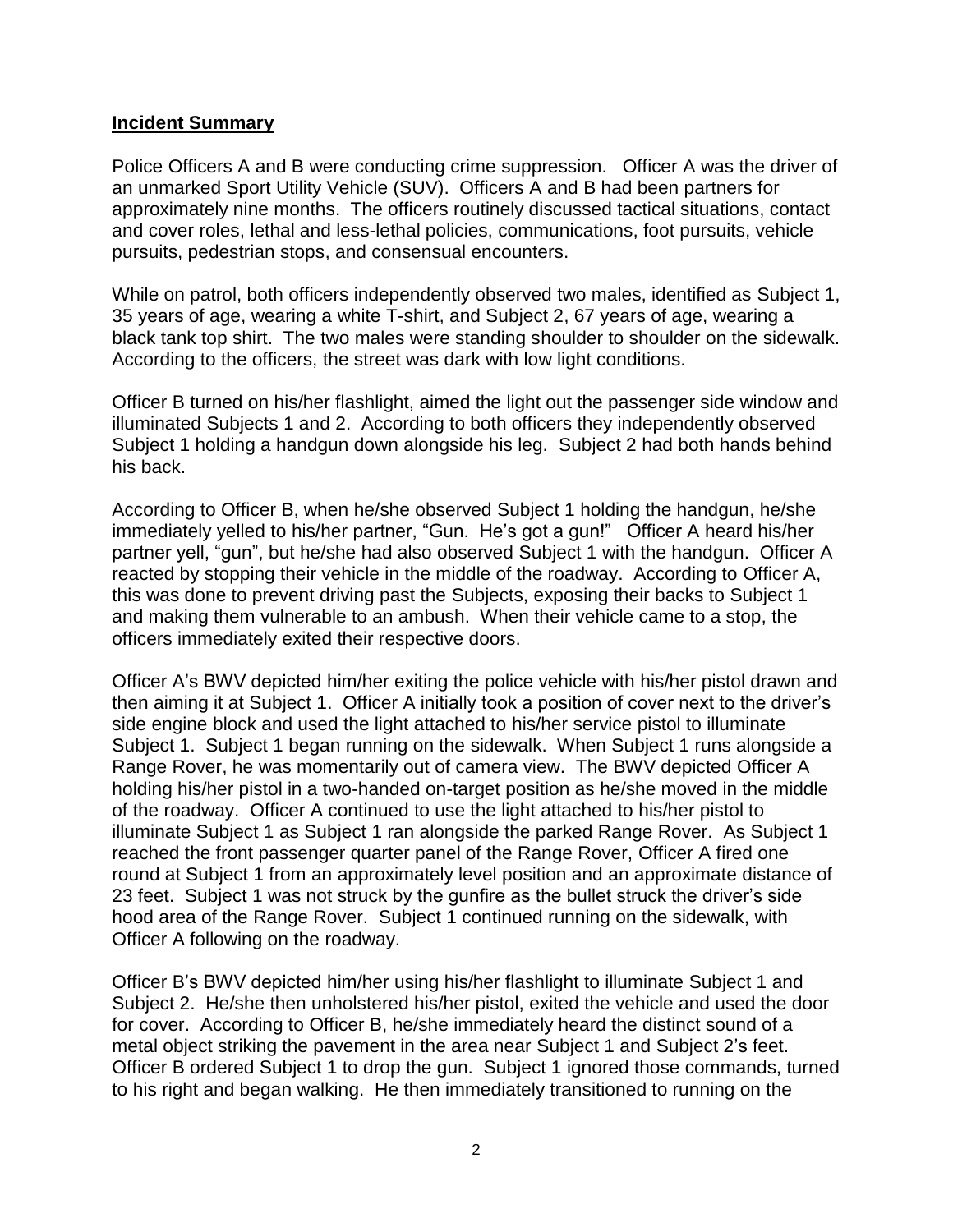sidewalk. Officer B focused his/her attention back onto Subject 2 and used his/her flashlight to illuminate Subject 2. The BWV depicted Subject 2 standing in his original position on the sidewalk. According to Officer B, when he/she looked at Subject 2 a second time, he/she heard a single gunshot near his/her position. Officer B looked to his/her left and observed Officer A in front of their police vehicle and in the middle of the roadway. Subject 1 was still running on the sidewalk. Officer B then observed Subject 1 toss the handgun into the front yard of a residence with his left hand using what he/she described as an overhead throwing motion. According to Officer B, he/she then lost sight of Subject 1 due to the parked vehicles along the curb.

Both officers activated their BWV cameras after the OIS, which resulted in videos with no audio recordings of the initial pedestrian stop and subsequent shooting. According to the officers, they had no intention of stopping the males until they observed Subject 1 holding the handgun. This sudden observation caused them to react to the potentially deadly situation by taking immediate tactical action, thereby causing a delay in their activation of their BWV.

Officer B broadcast a "shots fired" and "officer needs help" call.

Subject 1 stopped running and attempted to climb over a chain link fence. According to Officer A, as he/she approached Subject 1 from behind, he/she observed that the Subject's hands were empty. Believing it was safe, Officer A stated he/she approached Subject 1 and attempted a leg sweep to get him off balance. Simultaneously Officer A pulled Subject 1 away from the fence with his/her left hand while holding his/her pistol in his/her right hand.

Subject 1 was unphased and ignored the officer's continuous commands to get on the ground. Officer A's BWV then depicted him/her backing away to create distance between him/her and Subject 1. Officer B was then observed holding a position of cover east of Officer A with his/her TASER drawn.

Officer A's BWV audio activated, and Officer B can be heard telling Officer A, "He tossed it. TASER, tase him." Officer B warned Subject 1 he was going to be tased and told Officer A to tase Subject 1. Officer A holstered his/her service pistol and drew his/her TASER from its holster.

Subject 1 told the officers, "I did not have no gun man." Subject 1 then lowered his left hand towards his waist, at which time Officer A deployed his/her TASER, striking Subject 1 in the right side of his abdomen above the waistline. At that point, Subject 1 obeyed Officer A's command and laid face down on the sidewalk. As he did so, he continued questioning the officers and tried to pull the TASER darts from his body until he was taken into custody. Officer A's BWV showed that he/she activated his/her TASER four times prior to Subject 1 being taken into custody. According to Officer A, he/she only recalled tasing Subject 1 twice during the incident.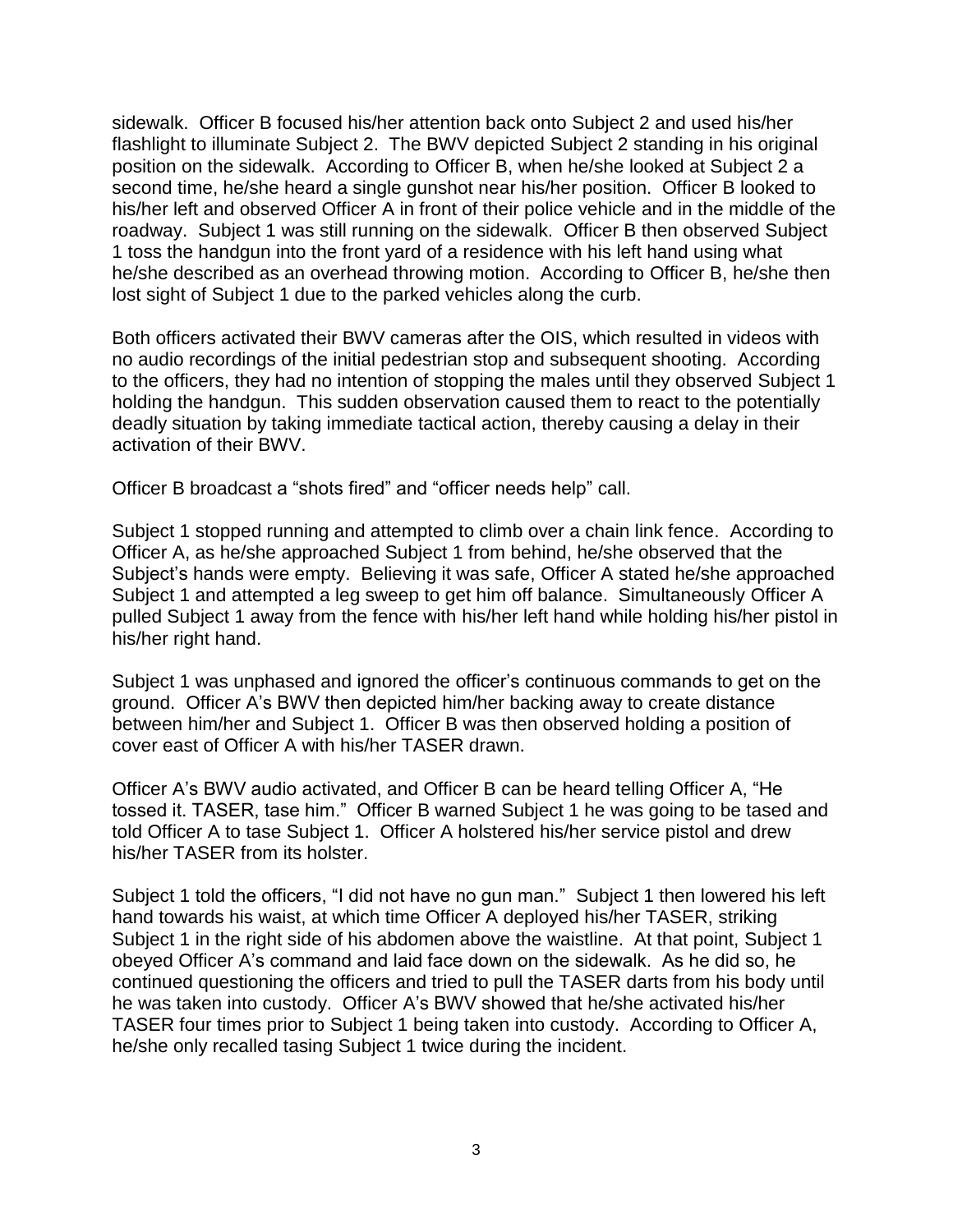Officer B's BWV camera began to record audio, and Officer A could be heard broadcasting a request for a Rescue Ambulance (RA). Subject 2 had now approached the location where Subject 1 was being detained and was refusing to obey the officers' commands.

Officer B broadcast the officers' correct location, and Officers A and B then stood by until backup units arrived to assist with taking both Subjects 1 and 2 into custody.

An LAPD Air Unit arrived overhead and began directing back up units to the scene and setting up a perimeter for containment. Officer A can be heard directing backup units to locate and secure Subject 1's weapon.

Officers C, D, E, and F were the first back up officers to arrive at scene. Officer C was observed holding his/her weapon in his/her left hand at a low-ready position. Officer C's BWV depicted Officer B standing next to a parked SUV with his/her pistol drawn and held at a low-ready position with his/her right hand. Officer A was shown standing in the street at the end of a driveway with his/her TASER drawn. Subject 2 was depicted leaning against a chain link fence at the same location, along with Subject 1, who was lying on the sidewalk at the end of the driveway. Officer B was then heard informing Officer C that Subject 2 needed to be taken into custody. Officer A then approached Officer C and directed him/her to take Subject 2 into custody.

Officer C directed Subject 2 to walk backwards toward the street. Subject 2 did so and then Officer C used a firm grip to control both of Subject 2's wrists. At that point, Officer D handcuffed Subject 2. Officers C and D escorted Subject 2 to their vehicle and monitored him until they transported him to the police station.

Officer B's BWV depicted him/her instructing Subject 1 to lay on his stomach. Officer B then holstered his/her weapon, approached Subject 1, and handcuffed him. Another officer then conducted a cursory search of Subject 1's waistband and pockets.

As Subjects 1 and 2 were being taken into custody, Officers E and F were directed by Officer A to search the area for weapons and evidence. Officers E and F located one handgun inside the fence on the driveway of the residence and a second handgun on the side of the front lawn.

Sergeant A was the first supervisor to arrive at scene. Sergeant A observed the officers taking the suspects into custody. He/she directed officers to locate additional evidence and secure the scene. Sergeant A then located Officer A, who informed him/her that an OIS had occurred and that he/she was the shooting officer. Afterwards, Sergeant A located Officer B and separated and monitored both officers until Sergeant B arrived at scene.

Sergeant B collected Officer B's BWV, obtained a Public Safety Statement (PSS), and monitored him/her. Sergeant A collected Officer A's BWV, obtained a PSS and monitored him/her.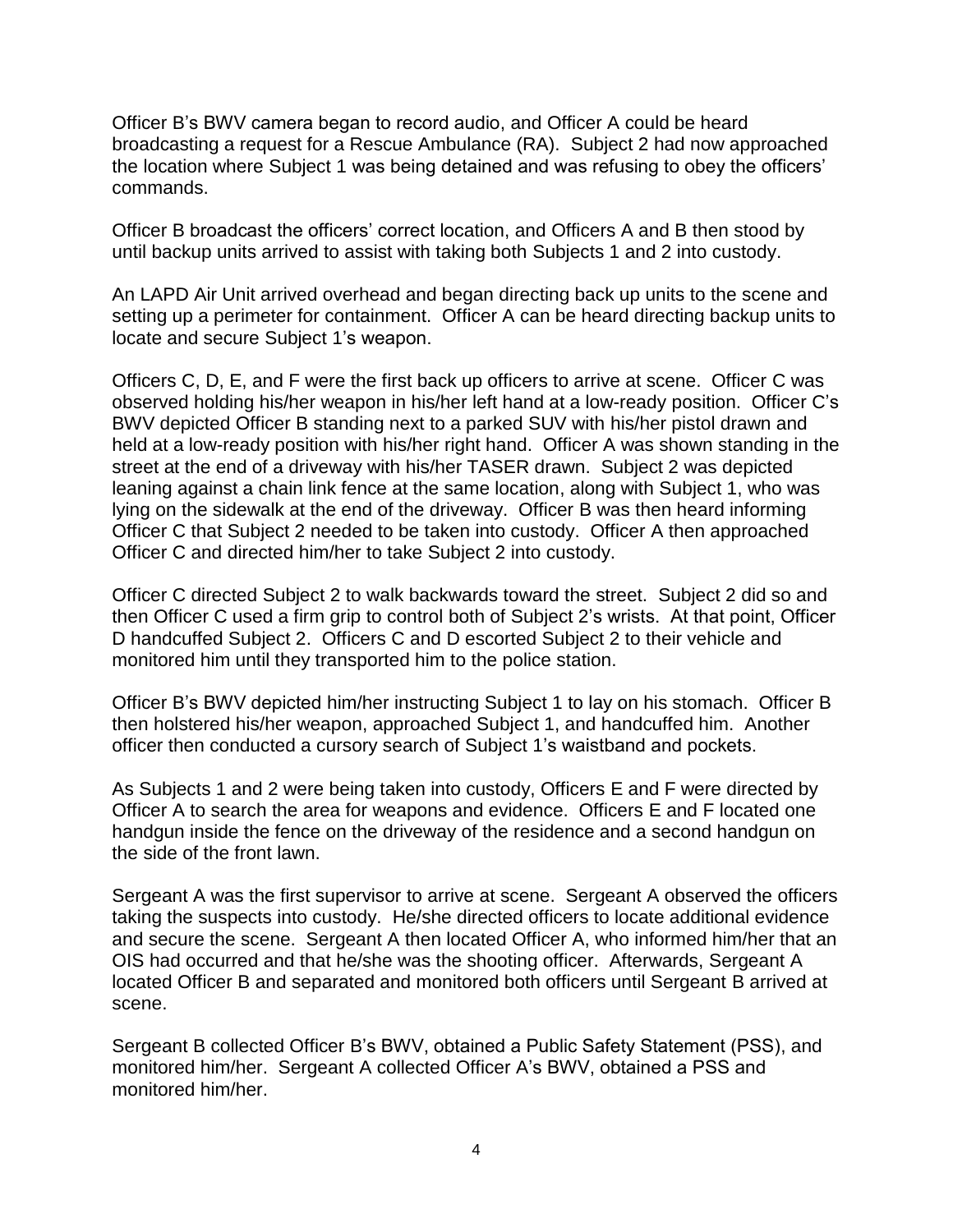Sergeant C arrived after Sergeant A. He/she broadcast that he/she was at scene and designated him/herself as the Incident Commander (IC). Sergeant C ensured that an inner and outer crime scene was established and that the involved/percipient officers were separated and monitored. Sergeant C also ensured that the Subject was being medically treated by an RA, a witness canvass was initiated, and a Command Post (CP) was established.

## **Los Angeles Board of Police Commissioners' Findings**

• The BOPC reviews each Categorical Use of Force incident based upon the totality of the circumstances, namely all of the facts, evidence, statements and all other pertinent material relating to the particular incident. In every case, the BOPC makes specific findings in three areas: Tactics of the involved officer(s); Drawing/Exhibiting of a firearm by any involved officer(s); and the Use of Force by any involved officer(s). Based on the BOPC's review of the instant case, the BOPC made the following findings:

## **A. Tactics**

The BOPC found Officer A's tactics to warrant a finding of Administrative Disapproval. The BOPC found Officer B's tactics to warrant a finding of Tactical Debrief.

### **B. Drawing/Exhibiting**

The BOPC found Officers A and B's drawing and exhibiting of a firearm to be In Policy.

### **C. Non-Lethal Use of Force**

The BOPC found Officer A's non-lethal use of force to be In Policy.

### **D. Less-Lethal Use of Force**

The BOPC found Officer A's first, second, and third less-lethal use of force to be In Policy. The BOPC found Officer A's fourth less-lethal use of force to be Out of Policy.

## **E. Use of Lethal Force**

The BOPC found Officer A's use of lethal use of force to be In Policy.

## **Basis for Findings**

• In making its decision in this matter, the Commission is mindful that every "use of force by members of law enforcement is a matter of critical concern both to the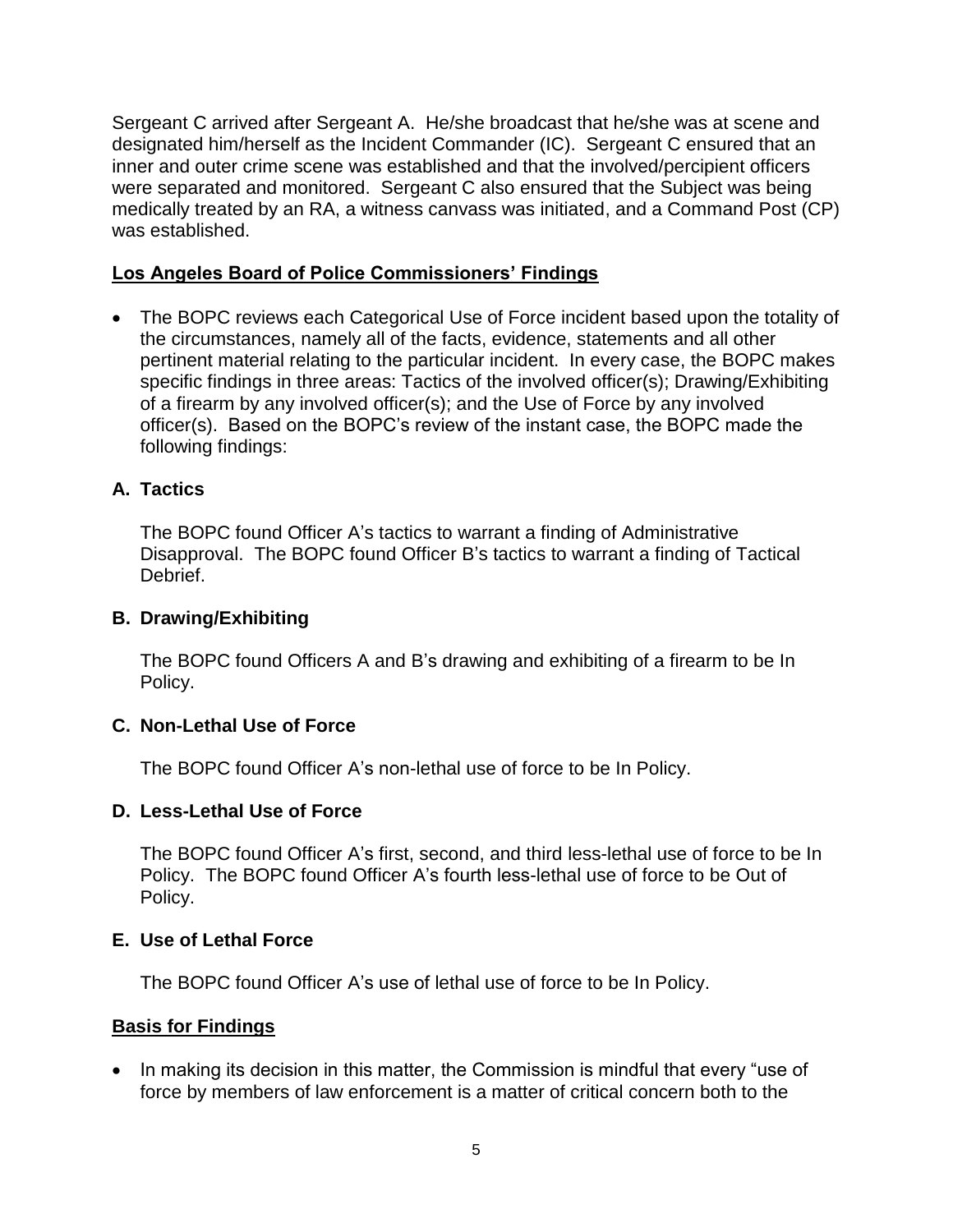public and the law enforcement community. It is recognized that some individuals will not comply with the law or submit to control unless compelled to do so by the use of force; therefore, law enforcement officers are sometimes called upon to use force in the performance of their duties. It is also recognized that members of law enforcement derive their authority from the public and therefore must be ever mindful that they are not only the guardians, but also the servants of the public. The Department's guiding value when using force shall be reverence for human life. Officers shall attempt to control an incident by using time, distance, communications, and available resources in an effort to de-escalate the situation, whenever it is safe and reasonable to do so. When warranted, Department personnel may objectively use reasonable force to carry out their duties. Officers who use unreasonable force degrade the confidence of the community we serve, expose the Department and fellow officers to legal and physical hazards, and violate the rights of individuals upon whom unreasonable force is used. Conversely, officers who fail to use force when warranted may endanger themselves, the community and fellow officers." (Use of Force Policy, Los Angeles Police Department Manual.)

The Commission is cognizant of the legal framework that exists in evaluating use of force cases, including the United States Supreme Court decision in Graham v. Connor, 490 U.S. 386 (1989), stating that:

"The reasonableness of a particular use of force must be judged from the perspective of a reasonable officer on the scene, rather than with the 20/20 vision of hindsight. The calculus of reasonableness must embody allowance for the fact that police officers are often forced to make splitsecond judgments – in circumstances that are tense, uncertain and rapidly evolving – about the amount of force that is necessary in a particular situation."

The Commission is further mindful that it must evaluate the actions in this case in accordance with existing Department policies. Relevant to our review are Department policies that relate to the use of force:

Law enforcement officers are authorized to use deadly force to:

- Protect themselves or others from what is reasonably believed to be an imminent threat of death or serious bodily injury; or
- Prevent a crime where the suspect's actions place person(s) in imminent jeopardy of death or serious bodily injury; or
- Prevent the escape of a violent fleeing felon when there is probable cause to believe the escape will pose a significant threat of death or serious bodily injury to the officer or others if apprehension is delayed. In this circumstance, officers shall, to the extent practical, avoid using deadly force that might subject innocent bystanders or hostages to possible death or injury.

The reasonableness of an Officer's use of deadly force includes consideration of the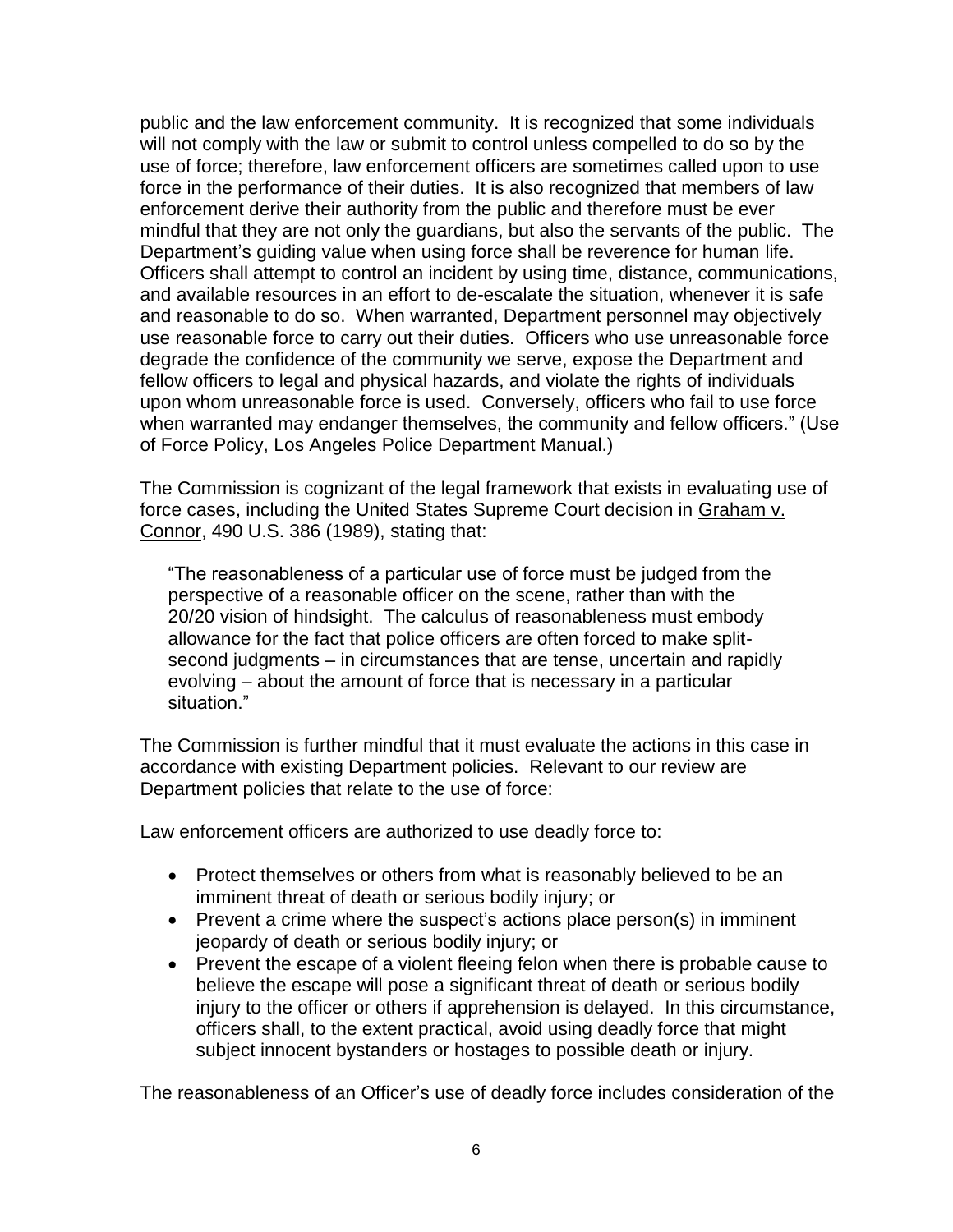officer's tactical conduct and decisions leading up to the use of deadly force. (Use of Force Policy, Los Angeles Police Department Manual.)

An officer's decision to draw or exhibit a firearm should be based on the tactical situation and the officer's reasonable belief that there is a substantial risk that the situation may escalate to the point where deadly force may be justified. (Los Angeles Police Department Manual.)

Tactical de-escalation involves the use of techniques to reduce the intensity of an encounter with a subject and enable an officer to have additional options to gain voluntary compliance or mitigate the need to use a higher level of force while maintaining control of the situation. Tactical de-escalation does not require that an officer compromise his/her or her safety or increase the risk of physical harm to the public. De-escalation techniques should only be used when it is safe and prudent to do so. (Tactical De-Escalation Techniques, October 2016.)

## **A. Tactics**

### • **Tactical De-Escalation**

Tactical de-escalation does not require that an officer compromise his or her safety or increase the risk of physical harm to the public. De-escalation techniques should only be used when it is safe and prudent to do so.

According to the officers, they had been partners for approximately nine Deployment Periods (DP's) and have discussed tactics, vehicle stops, vehicle pursuits, command and control, and radio communications. The officers also debrief after calls for service.

In this case, the officers were conducting crime suppression, and they observed Subject 1 holding a handgun as he stood next to Subject 2 on the sidewalk. The officers communicated their observations to each other, exited their police vehicle, and attempted to establish lines of communication by giving Subject 1 clear and concise commands to drop the handgun and show his hands. Subject 1 did not comply with the commands and attempted to flee the area while still in possession of the handgun. The officers engaged in a foot pursuit of Subject 1 and requested additional resources. As the foot pursuit concluded, the officers communicated their observations to each other and continuously assessed the situation. During the foot pursuit, Subject 1 pointed the handgun at an officer. Faced with an imminent threat of serious bodily injury or death, the officer utilized lethal force to stop the deadly threat. Subject 1 was then detained after the application of non-lethal and less-lethal force.

The officers maintained lines of communication by re-broadcasting their correct location for the RA and units responding to the "Help" call. The officers continued to communicate with each other and waited for additional resources to assist them with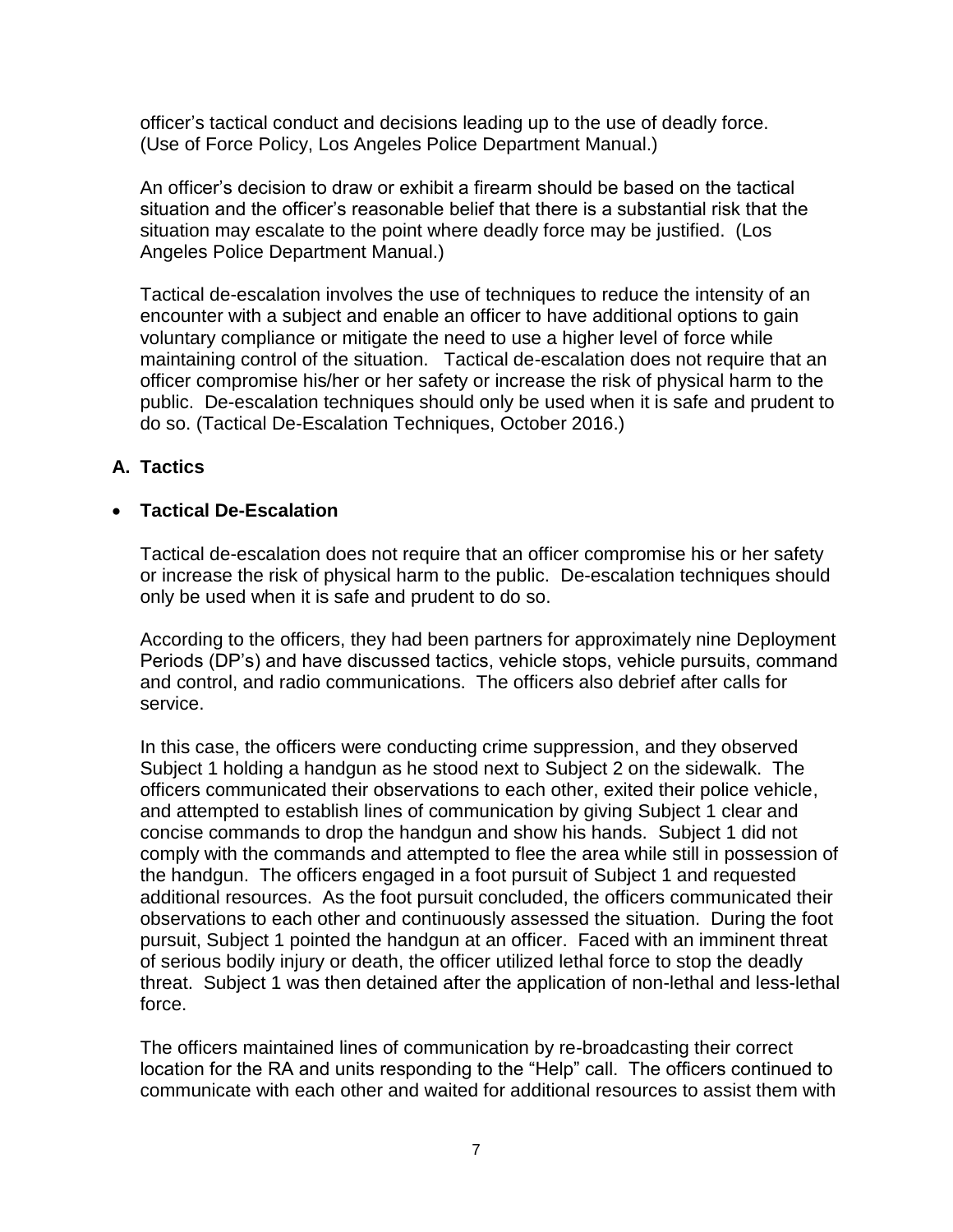taking the Subjects into custody. While waiting for additional resources, the officers continued to de-escalate the situation by giving the Subjects clear and concise commands to get on the ground and not move. When additional resources arrived on scene, the officers utilized time to communicate their observations to each other, assigned individual roles and responsibilities and formulated a tactical plan to take the Subjects into custody without the need for additional use of force.

The BOPC noted that the senior officer assumed the role of Incident Commander and directed the responding officers to form an arrest team and to also locate the Subjects' handguns.

• During its review of this incident, the BOPC noted the following tactical considerations:

#### **1. Code Six**

Officers A and B did not advise CD of their Code Six location.

The purpose of broadcasting a Code Six is to advise CD and officers in the area of their location and the nature of the field investigation, should the incident escalate and necessitate the response of additional personnel. Pedestrian stops can be dangerous. The identity and actions of a person stopped are often unknown, and, as in this case, their actions can be unpredictable.

The officers were initially traveling down a residential street and were not engaged in a specific activity. While they approached the suspects, who were standing on the sidewalk, the officers stated that they had no intention of conducting any detention or investigation on the suspects. Officer A recalled, "This was a spontaneous event." It was only when they observed that one of the suspects was armed with a handgun and raised it towards their direction that they initiated an investigation. As the officers' vehicle came to a stop, they immediately exited and focused their attention on the fleeing suspect, who was still armed with a handgun. Approximately six seconds later, Officer B broadcast a Help Call, along with their location.

In this situation, the officers were faced with a rapidly unfolding dynamic tactical situation and did not have sufficient time to broadcast their Code Six location. The BOPC discussed the specific details of the initial part of the incident and noted several factors, including that the officers were not engaged in any specific investigation and there was no initial intent to detain the suspects. Officer B recalled, "Our intentions were not to detain them." The officers' observation of the armed subject immediately required them to tactically deploy on the subjects. Officer B completed his/her initial broadcast, requesting help, at the first opportunity it was tactically feasible, which was approximately six seconds into the incident.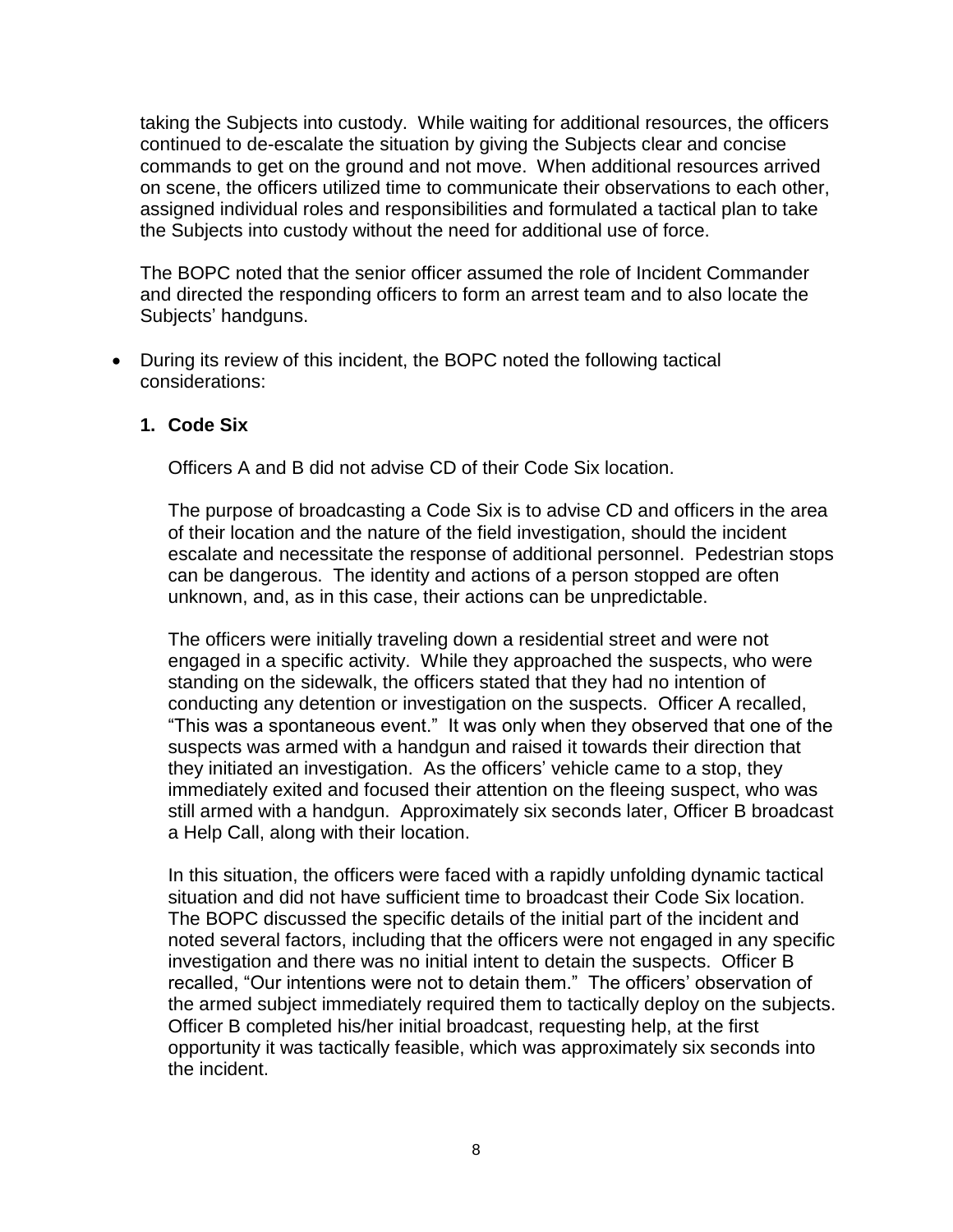Based on the totality of the circumstances, the BOPC determined that in this situation, Officers A and B's actions were not a substantial deviation from approved Department tactical training.

### **2. Passing an Unsearched Suspect** (Substantial Deviation – Officer A)

Officer A ran past a suspect, who was a potential threat, to pursue the suspect who was armed.

Officers, when faced with an ongoing tactical situation, must remain alert to improve their overall safety by their ability to recognize an unsafe situation and then work collectively to ensure a successful resolution.

In this case, Officer A exited his/her police vehicle and was standing in the middle of the street, parallel to Subject 2, who was standing on the sidewalk. Officer A knew that Subject 1 was armed with a handgun and had already begun to run from the officers. In an attempt to detain Subject 1, Officer A ran past Subject 2, who was later determined to have been armed with a handgun. Officer A's decision to run past an unsearched suspect placed him/her and his/her partner at a distinct tactical disadvantage and unnecessarily endangered both of them. Officer B also ran past Subject 2, however, his/her decision to do so was due to a different set of circumstances. Officer B heard the discharge of a firearm and was unsure who fired the round. The BOPC determined that as a result, Officer B was forced to make a split second decision to either join his/her partner who was in foot pursuit of a possibly armed suspect or remain behind to guard Subject 2, who had not been searched. The unenviable position that Officer B was forced into was a direct result of Officer A's decision to pursue Subject 1 and not stay behind with his/her partner.

Based on the totality of the circumstances, the BOPC determined that Officer A's actions were a substantial deviation, without justification, from approved Department tactical training. Additionally, the BOPC determined that Officer B's actions were a substantial deviation, with justification, from approved Department tactical training.

## **3. Apprehension vs. Containment Mode**

Officers A and B engaged in a foot pursuit of an armed suspect in containment mode.

Containment of an armed suspect demands optimal situational awareness. The ability to maintain the tactical advantage rests on the ability of the officers to effectively communicate, thus ensuring a coordinated effort and successful resolution.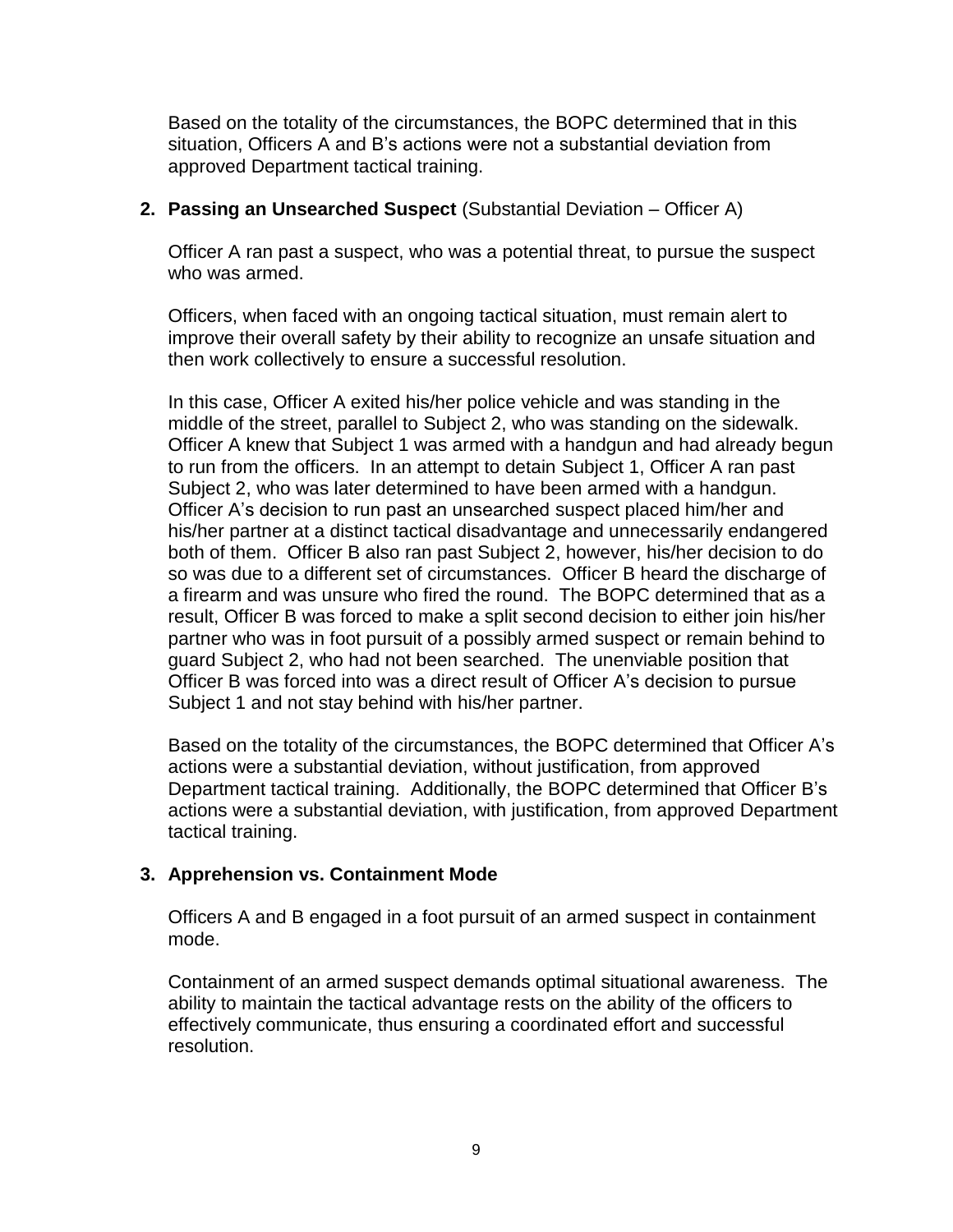Generally, officers are discouraged from pursuing armed suspects on foot. Nonetheless, officers must be afforded a level of discretion regarding the appropriateness of their decision to engage in foot pursuit of an armed suspect.

In this case, Officer A was initially in containment mode of an armed suspect. Officer A remained on the street and utilized the parked vehicles as cover as the subject ran on the sidewalk. Officers A and B maintained a line of sight with one another and remained close enough to render aid immediate aid, if necessary. The BOPC also examined the distance between both officers during the incident and determined that no separation, either by distance or barrier, occurred.

Based on the totality of the circumstances, the BOPC determined that Officer A's actions were reasonable and did not substantially deviate from approved Department tactical training.

## **4. Approaching an Armed Suspect** (Substantial Deviation – Officer A)

Officer A left cover and approached Subject 1, who Officer A had previously observed to be armed with a handgun.

When officers encounter a suspect that they believe is armed with a weapon, they are trained to place the suspect into a high-risk prone position to facilitate a safe approach to take the suspect into custody. This tactic provides the officers a tactical advantage and allows them to plan, communicate, redeploy, utilize cover, give commands, and approach the suspect from a position of advantage.

In this case, Officer A placed him/herself at a tactical disadvantage by leaving cover and initiating physical contact with a Subject who was possibly armed, without the benefit of an immediate cover officer. The BOPC considered Officer A's general concern for public safety concerning Subject 1 climbing over the fence but determined that there were no specific facts articulated that would indicate such a significant danger to public safety that it outweighed the risk to him/herself. By taking unilateral action, Officer A took an unnecessary risk, and the BOPC would have preferred for him/her to wait for his/her partner behind cover and request additional resources so that they could communicate, assign contact and cover roles, and devise a plan to take Subject 1 into custody.

Based on the totality of the circumstances, the BOPC determined that Officer A's actions were a substantial deviation, without justification, from approved Department tactical training. The BOPC directed this topic be discussed during the Tactical Debrief

## **5. Tactical Communication/Tactical Planning**

The ability to maintain the tactical advantage rests on the ability of the officers to effectively communicate, establish designated roles and communicate during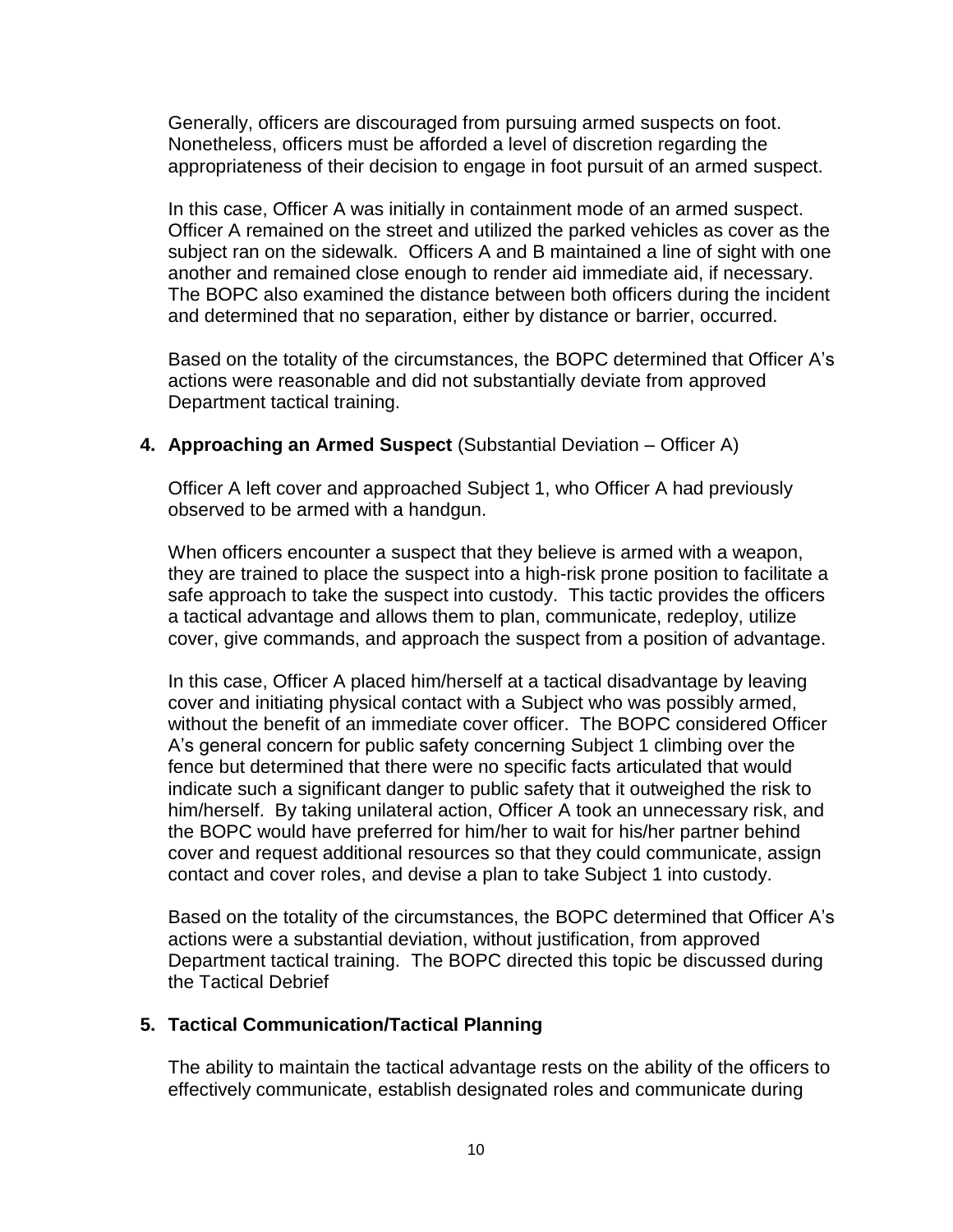critical incidents thus ensuring a coordinated effort and successful resolution. A sound tactical plan should be implemented to ensure minimal exposure to the officers, while keeping in mind officer safety concerns.

In this case, following the foot pursuit, both officers momentarily holstered their service pistols, temporarily leaving them without the benefit of a cover officer. Although Officer B recognized and corrected this issue. The BOPC would have preferred that the officers communicate their intentions with each other prior to transitioning from lethal to less-lethal roles.

Based on the totality of the circumstances, the BOPC determined that while identified as an area for improvement, the officers' actions were not a substantial deviation from approved Department tactical training.

### **6. Use of Force Warning**

Officers A and B did not provide a complete Use of Force Verbal Warning prior to the deployment of the TASER less-lethal force option.

Officers shall, when feasible, give a verbal warning prior to using less-lethal force on a suspect in an effort to gain compliance and afford the suspect the opportunity to submit to an arrest without injury.

In this case, the officers were faced with a rapidly unfolding situation with an armed suspect. According to Officer A, Subject 1, who had previously been seen with a handgun, reached for his waistband, creating an imminent need to stop his actions in order to prevent the situation from escalating.

The BOPC considered the totality of the circumstances related to this incident. Specifically, the officers had observed Subject 1 armed with a handgun, Subject 1 actively attempted to flee from the officers, and when Subject 1 was pulled away from the fence, he continued to refuse to comply with commands and cooperate with the officers. The FID investigator's review of Officer A's BWV determined that Subject 1 lowered his left hand towards his waist, escalating the situation. This resulted in Officer A having to immediately react to Subject 1's actions.

The BOPC determined that although Officer A did not provide a complete Less-Lethal Use of Force Warning, he/she did give Subject 1 numerous commands to "get on the ground," which satisfied the "command" portion of the Use of Force Warning. The officers' commands were clear and concise. Officer B also warned Subject 1 that he would be "tased." In an effort to stabilize and deescalate the situation, Officer A deployed the TASER as a less-lethal force option prior to advising Subject 1 that it would hurt or may cause injury.

Based on the totality of the circumstances, the BOPC determined that Officer A's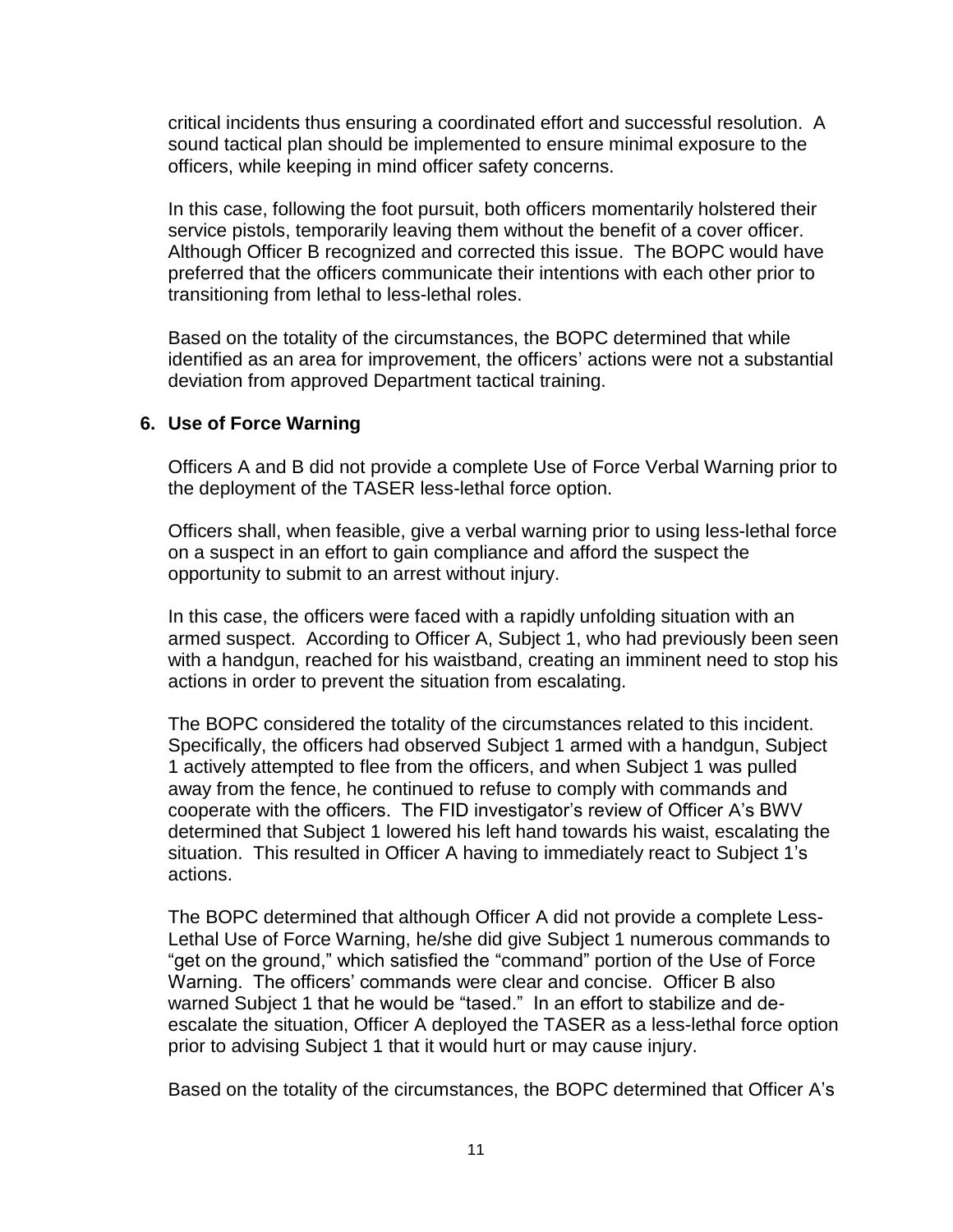actions were not a substantial deviation from Department policy or approved tactical training.

### **7. Utilization of Cover** (Substantial Deviation – Officer A)

Officer A did not utilize available cover as he/she awaited the arrival of additional resources.

The utilization of cover, coupled with distance, enables an officer to confront an armed suspect while simultaneously minimizing their own exposure. As a result, the overall effectiveness of a tactical incident can be enhanced, while also increasing an officer's tactical options by using available cover.

In this case, after the application of the TASER, Officer A maintained his/her position in the street with no barriers between Subject 1 and him/herself. Both Subjects 1 and 2 were not in custody at this time, nor had they been searched. It was noted that there were several vehicles in the area that could have been utilized as cover by Officer A, and he/she therefore failed to redeploy to available cover where he/she could have waited for additional resources and plan a coordinated effort to take Subject 1 into custody.

Based upon the totality of the circumstances, the BOPC determined that Officer A unnecessarily endangered his/her safety without sufficient articulable facts to support that his/her actions were reasonable under the circumstances, which was a substantial deviation, without justification, from approved Department tactical training.

The above topics were to be discussed at the Tactical Debrief.

• The evaluation of tactics requires that consideration be given to the fact that officers are forced to make split-second decisions under very stressful and dynamic circumstances. Tactics are conceptual and are intended to be flexible and incident specific, which requires that each incident be looked at objectively and that the tactics be evaluated based on the totality of the circumstances.

Each tactical incident also merits a comprehensive debriefing. In this case, there were identified areas where improvement could be made. A Tactical Debrief is the appropriate forum for the involved personnel to discuss individual actions that took place during this incident.

In conducting an objective assessment of this case, the BOPC determined that the tactics utilized by Officer A substantially, and unjustifiably, deviated from approved Department tactical training, thus requiring a finding of Administrative Disapproval.

The BOPC found Officer A's tactics to warrant a finding of Administrative Disapproval. The BOPC found Officer B's tactics to warrant a finding of Tactical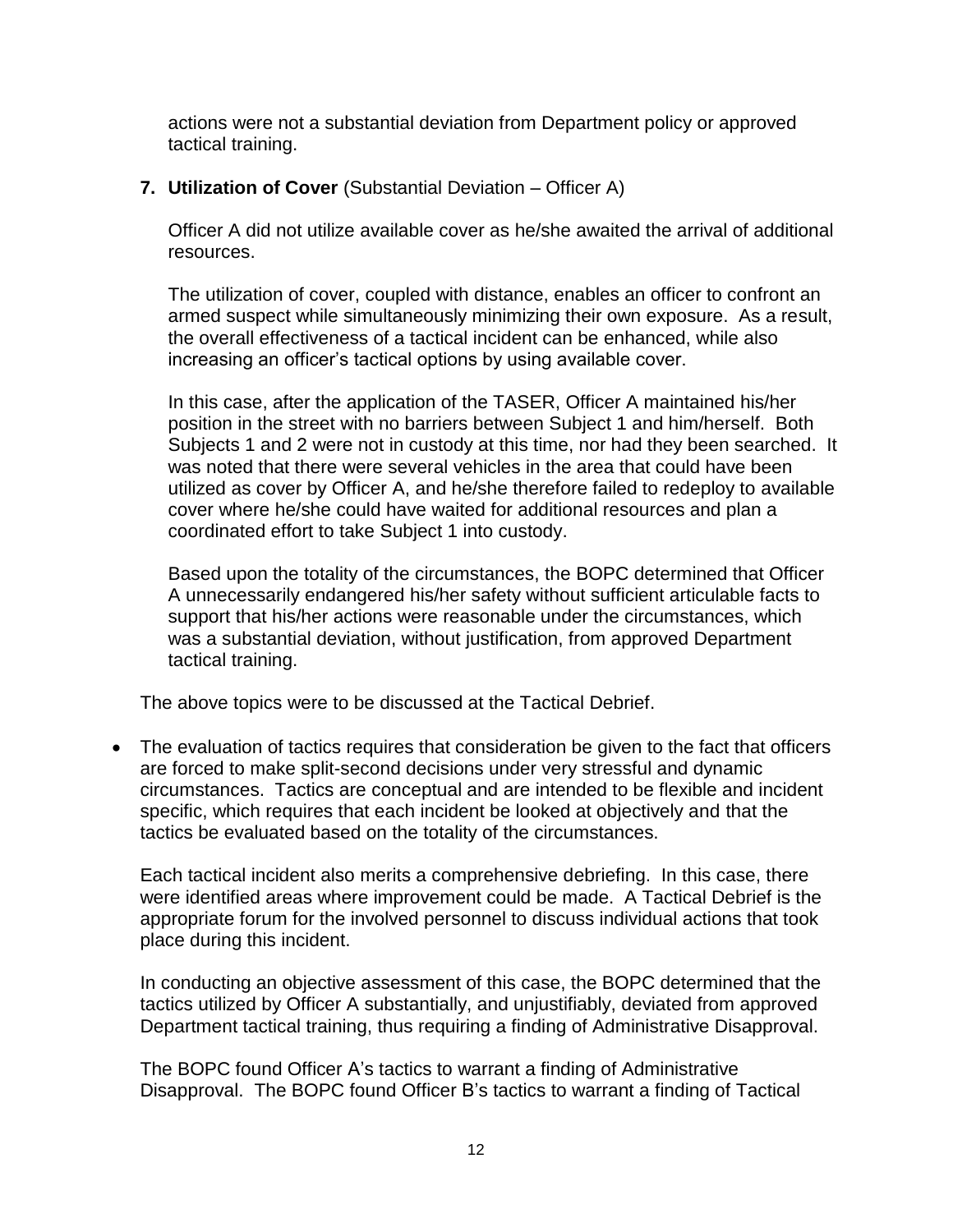Debrief.

## **B. Drawing and Exhibiting**

- According to Officer A, he/she observed Subject 1 point a firearm at him/her and Officer B, causing Officer A to feel that they were in an immediate defense of life or possible ambush situation. Officer A simultaneously drew his/her service pistol, quickly stopped, and exited the police vehicle as Officer B did the same. Officer A took a position of cover next to the driver's side engine block and used the light attached to his/her service pistol to illuminate Subject 1.
- According to Officer B, he/she was sitting in the police vehicle on the passenger side as they drove up to Subjects 1 and 2 who were standing on the sidewalk. Officer B used his/her handheld flashlight to illuminate Subjects 1 and 2 and immediately observed Subject 1 holding a handgun in his left hand. Officer B immediately advised Officer A, "Gun. He's got a gun." Officer B simultaneously opened his/her door, unholstered his/her service pistol, and exited the police vehicle. Officer B believed that if Subject 1 chose to target him/her, the incident could escalate to a point where Officer B would need to use deadly force to protect him/herself or his/her partner.

According to Officer B, he/she drew his/her service pistol a second time because Subject 2 could produce a firearm, and Subject 1 could possibly be armed with an additional handgun.

Based on the totality of the circumstances, the BOPC determined that an officer with similar training and experience as Officers A and B, while faced with similar circumstances, would reasonably believe that there was a substantial risk the situation may escalate to the point where deadly force may be justified.

Therefore, the BOPC found Officers A and B's drawing and exhibiting of a firearm to be In Policy.

# **C. Non-Lethal Use of Force**

• **Officer A** – According to Officer A, he/she grabbed Subject 1's arm and pulled him off of the fence while simultaneously conducting a leg sweep with his/her left leg to knock Subject 1 off balance in an attempt to place Subject 1 on the ground. Officer A's non-lethal applications of force prevented Subject 1 from fleeing.

Based on the totality of the circumstances, the BOPC determined that an officer with similar training and experience as Officer A, while faced with similar circumstances, would believe that the same applications of non-lethal force would be reasonable to overcome Subject 1's resistance and prevent his escape.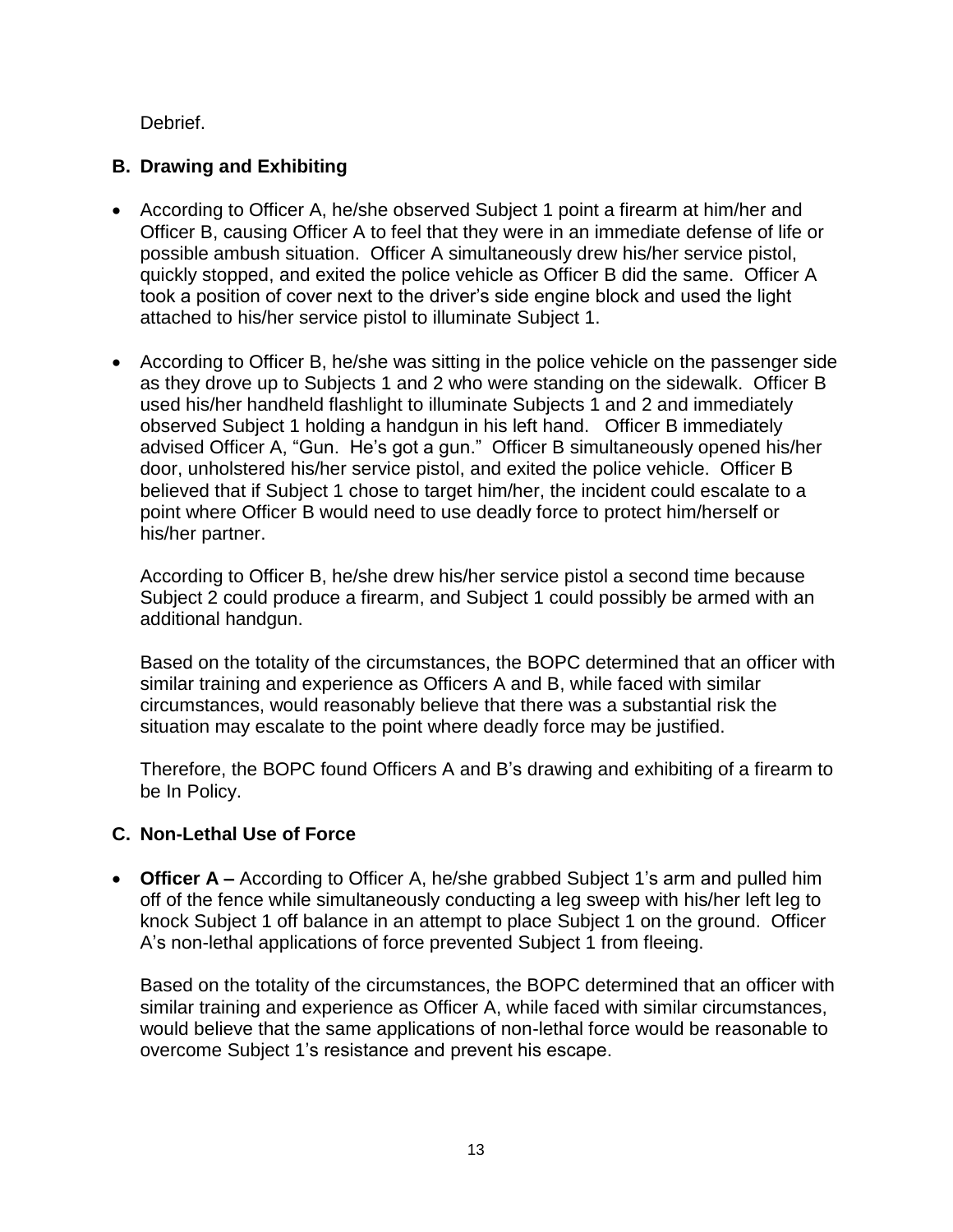Therefore, the BOPC found Officer A's applications of non-lethal use of force to be In Policy.

## **D. Less-Lethal Use of Force**

• **Officer A –** (TASER, three (3), five-second TASER activations. One (1), twosecond TASER activation.)

**First TASER Activation –** One, five-second activation in probe mode, from an approximate distance of seven feet.

According to Officer A, both officers gave Subject 1 commands to get on the ground. Subject 1 refused to get on the ground and then placed his hands near his waistband. Fearing that Subject 1 was arming himself with a weapon, or the same weapon, Officer A holstered his/her service pistol, drew his/her TASER, and activated it in probe mode for a five-second cycle.

**Second TASER Activation –** One, five-second activation in probe mode.

According to Officer A, Subject 1 was reaching in his waistband area, and he had not been searched. The investigation determined that Officer A activated his/her TASER in probe mode for a five-second cycle.

**Third TASER Activation –** One, five-second activation in probe mode.

According to Officer A, while Subject 1 was lying on the ground, he reached for his waistband area again and attempted to pull out the (TASER) darts. Officer A then activated his/her TASER for a five-second cycle to stop Subject 1's actions.

**Fourth TASER Activation –** One, two-second activation in probe mode.

According to Officer A, "I believe it was part of his (Subject 1's) movements. He was still unsearched and attempting to remove tasers and moving his hands around." Officer A activated the TASER to stop Subject 1's actions.

The BOPC reviewed and conducted an analysis of each of Officer A's TASER activations. The BOPC noted that Officer A had observed that Subject 1 was armed with a handgun prior to and during the foot pursuit. Although Subject 1's hands were empty when he attempted to climb over the fence, Officer A could not be sure that Subject 1 was not armed. Subject 1 moved his hand toward his waist, resulting in Officer A discharging his/her TASER. Once on the ground, Subject 1 moved his hand toward his waist again, and Officer A responded by activating his/her TASER again. Subject 1 then attempted to remove the TASER darts from his body before he had been handcuffed and searched, which resulted in an additional TASER activation. In the review of the fourth TASER activation, the BOPC noted that Officer A's BWV was at some points inadvertently blocked by his/her hand as Officer A held